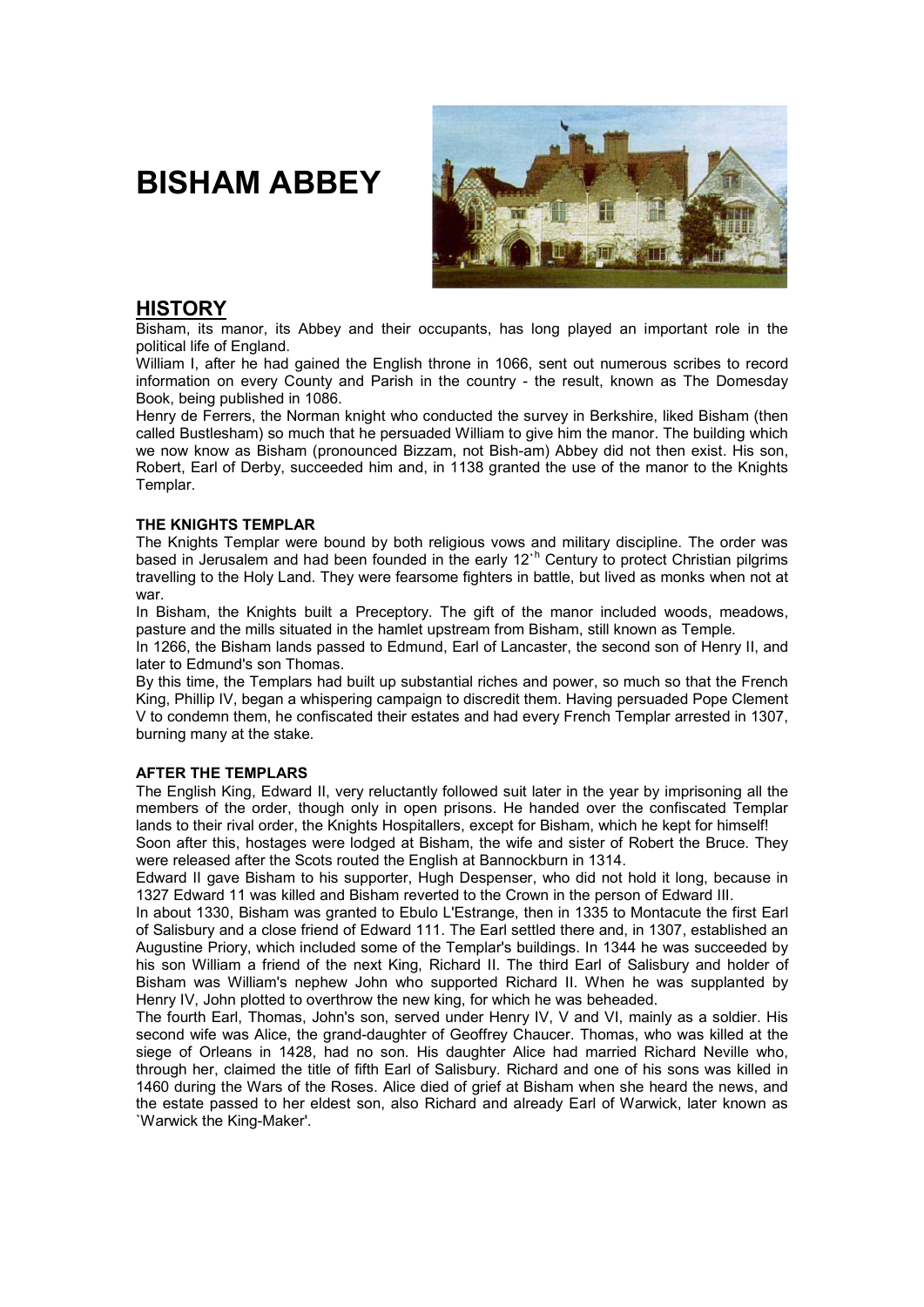When Edward IV grew up, he married secretly, enraging Richard, who led a revolt against him. This was initially successful but Edward fought back and, in 1471, Richard and his brother were killed. Both were buried at Bisham, which now passed to George, Duke of Clarence, brother of Edward IV and husband of Richard's daughter. Clarence's later treachery reputedly and famously ended with him being drowned in a butt of malmsley in 1478.

#### **THE TUDORS**

Margaret, daughter of Clarence, now held Bisham. She was acclaimed `the saintliest woman in the world' by Henry VIII, appointed governess to Princess Mary, was a staunch friend of Queen Katherine (of Aragon) and was restored to the title of Countess of Salisbury. It was she who built the dovecot which still stands in the grounds. At this time, Henry VIII was a frequent visitor, holding Council meetings there and hunting in the woods.

After the death of Jane Seymour, the mother of Henry's only legitimate son, in 1537 Henry dismissed the Augustine Priory and established a Benedictine Abbey to pray for her soul. The Abbey lasted only 6 months and was dissolved by Thomas Cromwell. Margaret was falsely accused of treason and beheaded at the Tower.

In 1540, Henry VIII gave Bisham to Ann of Cleves as part of her divorce settlement. She exchanged it in 1552 for Sir Philip Hoby's Suffolk estate.

#### **THE HOBYS**

The Hobys were to hold Bisham for almost 230 years. During Sir Philip's time, the Protestant Princess Elizabeth was confined to Bisham for about 3 years by order of her Catholic sister Queen Mary. Sir Philip's sons Edward and Thomas followed him at Bisham, but perhaps the most famous Hoby is Elizabeth, the wife of Thomas. She was very well educated and had a formidable personality. She and Thomas had four children, and after his death she remarried twice and had three or four more children. There is a famous story that William, one of her second family, was rather backward at his lessons and frequently blotted his copybook. She beat him, tied him to a chair and went out riding. While out, she met a messenger, who had been sent by Queen Elizabeth to fetch her to Windsor. She rode straight off and did not return for several days, by which time poor William was dead. Her ghost reputedly haunts the Abbey, crying pitifully for the loss of her child.

During this time, Queen Elizabeth was a frequent guest at Bisham. Lady Hoby died aged 91 in 1607 and was laid to rest in the amazing Hoby memorial in Bisham Church, designed by herself! Later, Hobys were MPS for various constituencies, until the line died out in 1780 and the estate was sold.

#### **THE VANSITTART-NEALES**

The Vansittart family were the next owners. They were soldiers, MPs and civil servants who added Neale to their surname when the Neale estates came into the family in 1805.

The estate was bought by the fore-runner of the Sports Council in the mid 1960s, and is now run as a Centre of Sporting Excellence and a Conference Centre.

# **BUILDINGS**

Bisham Abbey today bears little resemblance to the original Knights Templar's buildings. There have been many changes over the years, much demolition and much rebuilding.

PORCH. The south front, shown on the front of this leaflet, has a 13<sup>th</sup> Century porch, part of the Templar's Preceptory. Note the original door with 13<sup>th</sup> century ironwork.

**SCREENS PASSAGE.** The passage inside the lobby, also originally Templar, has blocked arches on the left which would originally have led to kitchens and other offices.